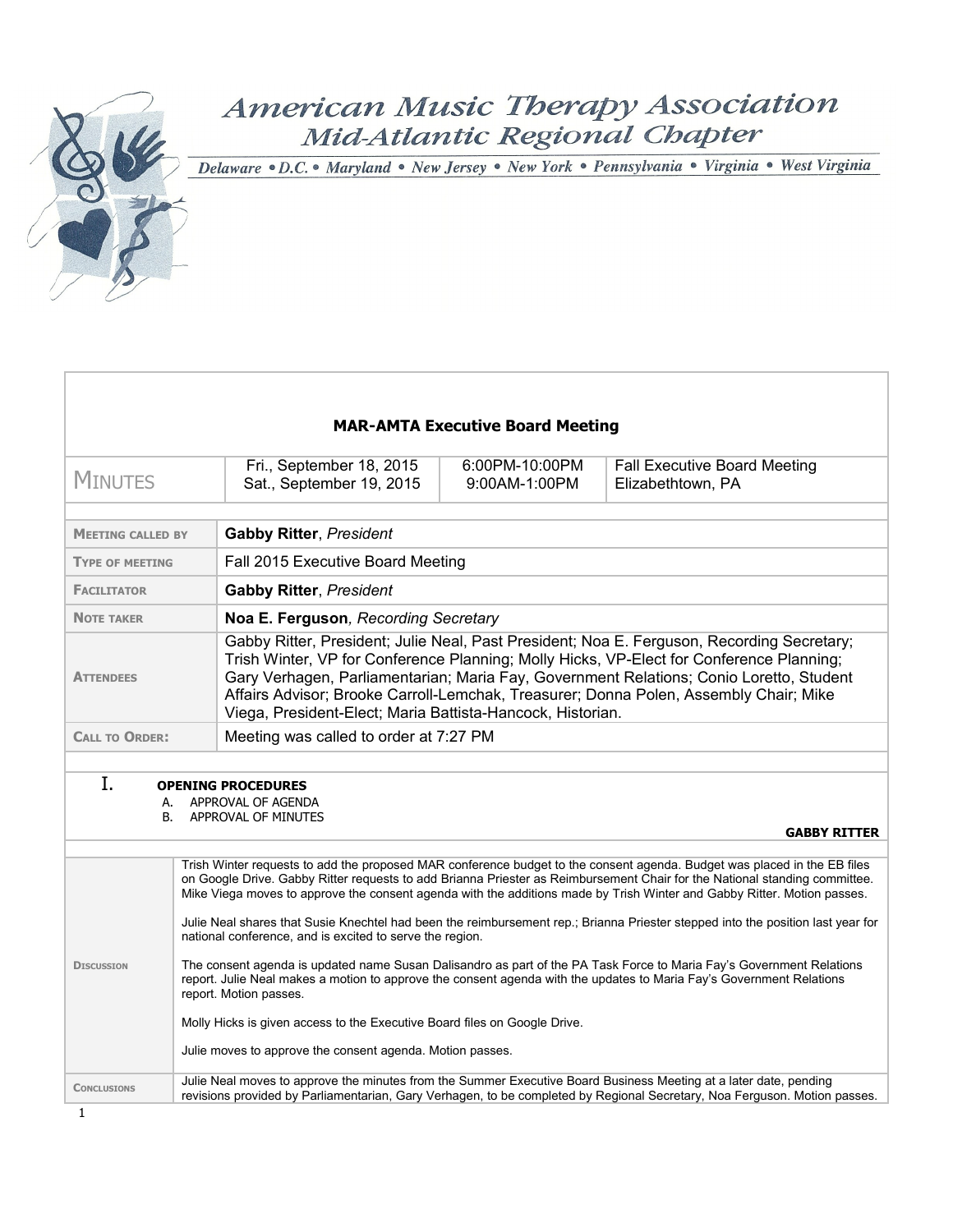| П.                                                                                                                                                                                 | <b>OFFICE</b>                                                                                                                                                                                                                                                                                                                                                                                                                                                                                                                                                                                                                                                                                                                                                                                                                                                                                                                                                                                                                                                                                                                                                                                                                                                                                                                                                                                                                                                                                                                                                                                                                                |                           |                     |  |  |
|------------------------------------------------------------------------------------------------------------------------------------------------------------------------------------|----------------------------------------------------------------------------------------------------------------------------------------------------------------------------------------------------------------------------------------------------------------------------------------------------------------------------------------------------------------------------------------------------------------------------------------------------------------------------------------------------------------------------------------------------------------------------------------------------------------------------------------------------------------------------------------------------------------------------------------------------------------------------------------------------------------------------------------------------------------------------------------------------------------------------------------------------------------------------------------------------------------------------------------------------------------------------------------------------------------------------------------------------------------------------------------------------------------------------------------------------------------------------------------------------------------------------------------------------------------------------------------------------------------------------------------------------------------------------------------------------------------------------------------------------------------------------------------------------------------------------------------------|---------------------------|---------------------|--|--|
|                                                                                                                                                                                    | А.<br><b>PRESIDENT</b>                                                                                                                                                                                                                                                                                                                                                                                                                                                                                                                                                                                                                                                                                                                                                                                                                                                                                                                                                                                                                                                                                                                                                                                                                                                                                                                                                                                                                                                                                                                                                                                                                       |                           | <b>GABBY RITTER</b> |  |  |
|                                                                                                                                                                                    | MAR-AMTA Executive Board reports in board book.                                                                                                                                                                                                                                                                                                                                                                                                                                                                                                                                                                                                                                                                                                                                                                                                                                                                                                                                                                                                                                                                                                                                                                                                                                                                                                                                                                                                                                                                                                                                                                                              |                           |                     |  |  |
|                                                                                                                                                                                    | a. AMTA Board Book is due soon. Gabby Ritter will be compiling information from reports from this meeting, and will be<br>connecting with members by email as well.<br>b. Includes highlights from Board of Directors: look at the Google Docs link.<br>c. The AMTA Leadership Academy would like MAR to sponsor someone from the region to attend. It's a new offering for the<br>Wednesday before conference, and would cost the region \$80.00. Donna Polen asks if the region could do an e-mail blast to<br>spread the word, and make it a lottery. Interested members should write a brief statement as to why he/she think he/she<br>should attend, and identify which section they'd be concentrated in. Set a short deadline.<br>Gabby Ritter clarifies the Leadership Academy is looking for non-board specific regional members, and proposes sponsoring 2<br>regional members. Gabby asks the board if there is any interest in attending. Julie Neal expresses interest.                                                                                                                                                                                                                                                                                                                                                                                                                                                                                                                                                                                                                                                        |                           |                     |  |  |
| <b>DISCUSSION</b>                                                                                                                                                                  | d. On report: Page 5, Letter "D": Members are expressing their voices aren't being heard. As the voice for the region, Gabby<br>Ritter proposes a forum for members to speak their questions and concerns, and then have Deb Benkovitz be the voice for the<br>board at the National level. Gabby would be the voice physically present at conference to address concerns in the moment.<br>Gabby Ritter proposes opening the forum by telling membership what the region is doing, what financial statuses are (bank<br>accounts, scholarships, funds).<br>Julie Neal asks to consider having a small panel of board members to support Gabby Ritter during the discussion to speak to<br>certain items Gabby may not be familiar with. Discussion of how to effectively structure the forum circulates. Gabby Ritter will<br>create a Google doc for members to fill out, prior to the forum, to ask questions and voice concerns. The document will require<br>inquiring members to include his/her name should he/she wish to have the submission addressed.                                                                                                                                                                                                                                                                                                                                                                                                                                                                                                                                                                             |                           |                     |  |  |
|                                                                                                                                                                                    | e. Membership meetings at conferences: All committee reports will be on the regional website, and the link will be posted for<br>all members to access at anytime.                                                                                                                                                                                                                                                                                                                                                                                                                                                                                                                                                                                                                                                                                                                                                                                                                                                                                                                                                                                                                                                                                                                                                                                                                                                                                                                                                                                                                                                                           |                           |                     |  |  |
|                                                                                                                                                                                    | f. Julie Neal mentions a role of the Past President is to chair the National Services Council. Julie would like for that to be a<br>more intentional role. Julie asks national committee members to send content to her so she can announce said information in<br>her Past President report, as a streamlined way to announce urgent news.<br>Trish Winter mentions that if the regions transitions into using app technology, members can receive push notifications on<br>smart technology to receive pressing news in real-time.<br>Donna Polen cites that as the former council coordinator, the National Council wants the regional reps to go out and share the<br>items with regional membership. It would be advantageous to let the reps know that MAR is going to make this change, and<br>ensure the committee chairs are okay with the change(s).<br>Gabby Ritter cites that points/pieces of news that need an extra push can go to Julie Neal.<br>Discussion surrounding projecting regional council content up on the projector screen as members enters the room for the<br>Regional Business Meeting at conferences circulates. Gabby Ritter clarifies that the EB should use the membership meeting<br>time at National Conference to talk about the functions and current tasks of the national committees. In the app technology<br>being implemented at conference, a summary for the meeting can be included to specify who can attend the meeting, and<br>what content will be discussed.<br>g. Gabby Ritter proposes adding an ad-hoc committee for people who are interested in planning this new business-meeting |                           |                     |  |  |
| <b>CONCLUSIONS</b>                                                                                                                                                                 | format. Donna Polen, Julie Neal, Gary Verhagen (consultant), Mike Viega, and Anita Gadberry will participate.<br>See "Discussion" segment points.                                                                                                                                                                                                                                                                                                                                                                                                                                                                                                                                                                                                                                                                                                                                                                                                                                                                                                                                                                                                                                                                                                                                                                                                                                                                                                                                                                                                                                                                                            |                           |                     |  |  |
| <b>ACTION ITEMS</b>                                                                                                                                                                |                                                                                                                                                                                                                                                                                                                                                                                                                                                                                                                                                                                                                                                                                                                                                                                                                                                                                                                                                                                                                                                                                                                                                                                                                                                                                                                                                                                                                                                                                                                                                                                                                                              | <b>PERSON RESPONSIBLE</b> | <b>DEADLINE</b>     |  |  |
|                                                                                                                                                                                    | See "Action Items" on page 9 of Minutes document.                                                                                                                                                                                                                                                                                                                                                                                                                                                                                                                                                                                                                                                                                                                                                                                                                                                                                                                                                                                                                                                                                                                                                                                                                                                                                                                                                                                                                                                                                                                                                                                            |                           |                     |  |  |
|                                                                                                                                                                                    |                                                                                                                                                                                                                                                                                                                                                                                                                                                                                                                                                                                                                                                                                                                                                                                                                                                                                                                                                                                                                                                                                                                                                                                                                                                                                                                                                                                                                                                                                                                                                                                                                                              |                           |                     |  |  |
| <b>PRESIDENT-ELECT</b><br>В.                                                                                                                                                       |                                                                                                                                                                                                                                                                                                                                                                                                                                                                                                                                                                                                                                                                                                                                                                                                                                                                                                                                                                                                                                                                                                                                                                                                                                                                                                                                                                                                                                                                                                                                                                                                                                              |                           | MIKE VIEGA          |  |  |
|                                                                                                                                                                                    | Report in board book.                                                                                                                                                                                                                                                                                                                                                                                                                                                                                                                                                                                                                                                                                                                                                                                                                                                                                                                                                                                                                                                                                                                                                                                                                                                                                                                                                                                                                                                                                                                                                                                                                        |                           |                     |  |  |
| a. Virginia voted to affiliate with MAR this summer. NJ was going to affiliate, but decided not to because they found funding for<br>their CMTE, and are under leadership changes. |                                                                                                                                                                                                                                                                                                                                                                                                                                                                                                                                                                                                                                                                                                                                                                                                                                                                                                                                                                                                                                                                                                                                                                                                                                                                                                                                                                                                                                                                                                                                                                                                                                              |                           |                     |  |  |
| <b>DISCUSSION</b>                                                                                                                                                                  | b. Mike Viega has a document that explains what the benefits of affiliating are, and ponders whether to solicit additional states<br>to affiliate. Gabby Ritter clarifies that MAR's role is to provide the information for states to do with as they see fit. MAR can<br>check-in again in one year's time with states that are currently not affiliated.                                                                                                                                                                                                                                                                                                                                                                                                                                                                                                                                                                                                                                                                                                                                                                                                                                                                                                                                                                                                                                                                                                                                                                                                                                                                                   |                           |                     |  |  |
|                                                                                                                                                                                    | c. Mike Viega received bios and letters of intent from Brvan Muller and Molly Griest to sit on the Constitution and Bylaws                                                                                                                                                                                                                                                                                                                                                                                                                                                                                                                                                                                                                                                                                                                                                                                                                                                                                                                                                                                                                                                                                                                                                                                                                                                                                                                                                                                                                                                                                                                   |                           |                     |  |  |

c. Mike Viega received bios and letters of intent from Bryan Muller and Molly Griest to sit on the Constitution and Bylaws Committee. Julie Neal makes a motion to approve the committee members for the Constitution and Bylaws Committee. Motion passes.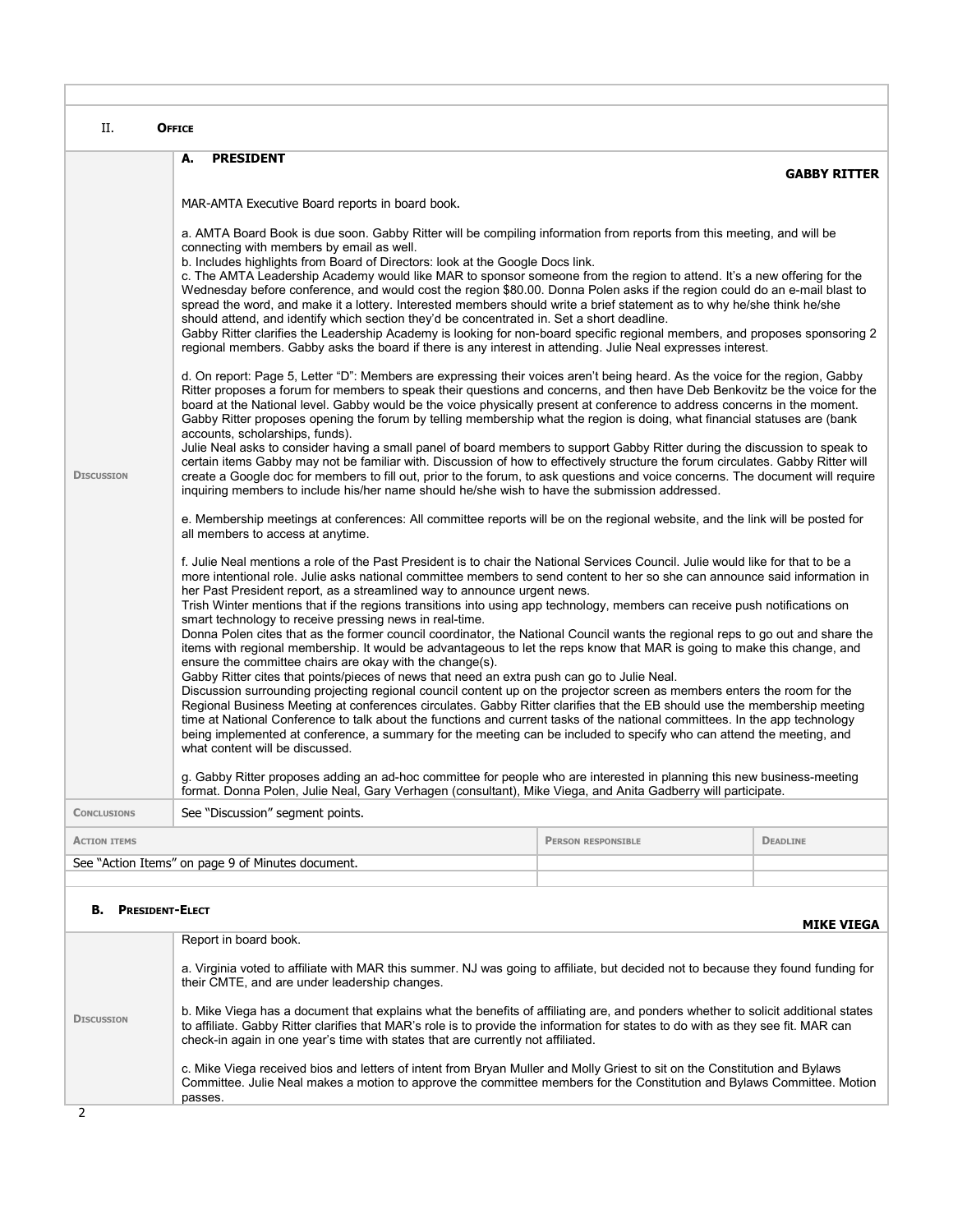| <b>CONCLUSIONS</b>                                                                                                                                                                                                                                                                                                                                                                                                                                                                                                                                                                                                                                                                                                                                                                                                                              | Bryan Muller and Molly Griest are added as committee members to the Constitution and Bylaws Committee. |  |                   |  |
|-------------------------------------------------------------------------------------------------------------------------------------------------------------------------------------------------------------------------------------------------------------------------------------------------------------------------------------------------------------------------------------------------------------------------------------------------------------------------------------------------------------------------------------------------------------------------------------------------------------------------------------------------------------------------------------------------------------------------------------------------------------------------------------------------------------------------------------------------|--------------------------------------------------------------------------------------------------------|--|-------------------|--|
| <b>ACTION ITEMS</b>                                                                                                                                                                                                                                                                                                                                                                                                                                                                                                                                                                                                                                                                                                                                                                                                                             | <b>DEADLINE</b><br><b>PERSON RESPONSIBLE</b>                                                           |  |                   |  |
| See "Action Items" on page 9 of Minutes document.                                                                                                                                                                                                                                                                                                                                                                                                                                                                                                                                                                                                                                                                                                                                                                                               |                                                                                                        |  |                   |  |
| <b>PAST PRESIDENT</b><br>C.                                                                                                                                                                                                                                                                                                                                                                                                                                                                                                                                                                                                                                                                                                                                                                                                                     |                                                                                                        |  | <b>JULTE NEAL</b> |  |
| a. Julie Neal revisits dialogue from the previous meeting regarding the \$1,000 fee universities are charged annually without<br>explanation surrounding the function or intent of the fee. Julie emailed program directors of regional universities: two<br>universities raised concern about the fee. Julie brought it to the AMTA board, and is awaiting feedback.<br>Gabby Ritter recommends that Julie Neal to the two universities that their concerns were brought to AMTA, and no response<br>was given.<br><b>DISCUSSION</b><br>b. The region has not yet settled on an archivist position. Julie proposes a charge to form an ad hoc committee to look at<br>function of the archivist and historian, with Maria Battista-Hancock, and make recommendations to the board for a potential<br>change, prior to the 2016 MAR conference. |                                                                                                        |  |                   |  |
| <b>CONCLUSIONS</b>                                                                                                                                                                                                                                                                                                                                                                                                                                                                                                                                                                                                                                                                                                                                                                                                                              | None.                                                                                                  |  |                   |  |
| <b>ACTION ITEMS</b>                                                                                                                                                                                                                                                                                                                                                                                                                                                                                                                                                                                                                                                                                                                                                                                                                             | <b>DEADLINE</b><br><b>PERSON RESPONSIBLE</b>                                                           |  |                   |  |
| See "Action Items" on page 9 of Minutes document.                                                                                                                                                                                                                                                                                                                                                                                                                                                                                                                                                                                                                                                                                                                                                                                               |                                                                                                        |  |                   |  |

|                    | <b>ARCHIVIST</b><br>TBD                                                                                                                                                |
|--------------------|------------------------------------------------------------------------------------------------------------------------------------------------------------------------|
| <b>DISCUSSION</b>  | The Archivist position has not been filled at this time. The role of the Archivist position is in the process of being evaluated by<br>the Past President, Julie Neal. |
| <b>CONCLUSIONS</b> | None.                                                                                                                                                                  |

|                     | <b>HISTORIAN</b><br>Е.                                     |                           | <b>MARIA BATTISTA-HANCOCK</b> |
|---------------------|------------------------------------------------------------|---------------------------|-------------------------------|
| <b>DISCUSSION</b>   | No report. No updates on behalf of the Historian position. |                           |                               |
| <b>CONCLUSIONS</b>  | None.                                                      |                           |                               |
| <b>ACTION ITEMS</b> |                                                            | <b>PERSON RESPONSIBLE</b> | <b>DEADLINE</b>               |
|                     |                                                            |                           |                               |

| F.<br><b>MEMBERSHIP</b>                              |                                                                                                                                                                                                                                                                                                                                                                                                                                                                                                                                                                                                                                                                                                                                                                                           |
|------------------------------------------------------|-------------------------------------------------------------------------------------------------------------------------------------------------------------------------------------------------------------------------------------------------------------------------------------------------------------------------------------------------------------------------------------------------------------------------------------------------------------------------------------------------------------------------------------------------------------------------------------------------------------------------------------------------------------------------------------------------------------------------------------------------------------------------------------------|
|                                                      | <b>GABBY RITTER FOR ANITA GADBERRY</b>                                                                                                                                                                                                                                                                                                                                                                                                                                                                                                                                                                                                                                                                                                                                                    |
| <b>DISCUSSION</b>                                    | Report in Board Book.<br>a. Anita will send out surveys to members to see what needs are, and if they are being met.<br>Anita is brainstorming ways to continue to engage membership.<br>b. Executive Board discusses the possibility of music therapists participating in the call-a-thon<br>during the Regional Business Meeting timeslot at conferences, or at another time, to get people<br>- who aren't members – to talk about what their current needs are, and how the region can help<br>them to become AMTA members.<br>Trish Winter mentions students having participated in a call-a-thon while a music therapy<br>student in college. Trish Winter wonders if the call-a-thon could be the Student Service Project?<br>The region can provide food and drinks as incentive. |
| <b>CONCLUSIONS</b>                                   | Gabby Ritter will initiate dialoque between Anita Gadberry and Conio Loretto to discuss the<br>possibility of the call-a-thon being the Student Service Project.                                                                                                                                                                                                                                                                                                                                                                                                                                                                                                                                                                                                                          |
| <b>ACTION ITEMS</b>                                  | <b>DEADLINE</b><br><b>PERSON RESPONSIBLE</b>                                                                                                                                                                                                                                                                                                                                                                                                                                                                                                                                                                                                                                                                                                                                              |
| See "Action Items" on page 9 of Minutes<br>document. |                                                                                                                                                                                                                                                                                                                                                                                                                                                                                                                                                                                                                                                                                                                                                                                           |
|                                                      |                                                                                                                                                                                                                                                                                                                                                                                                                                                                                                                                                                                                                                                                                                                                                                                           |

**G. FINANCES**

 $\mathbb{I}$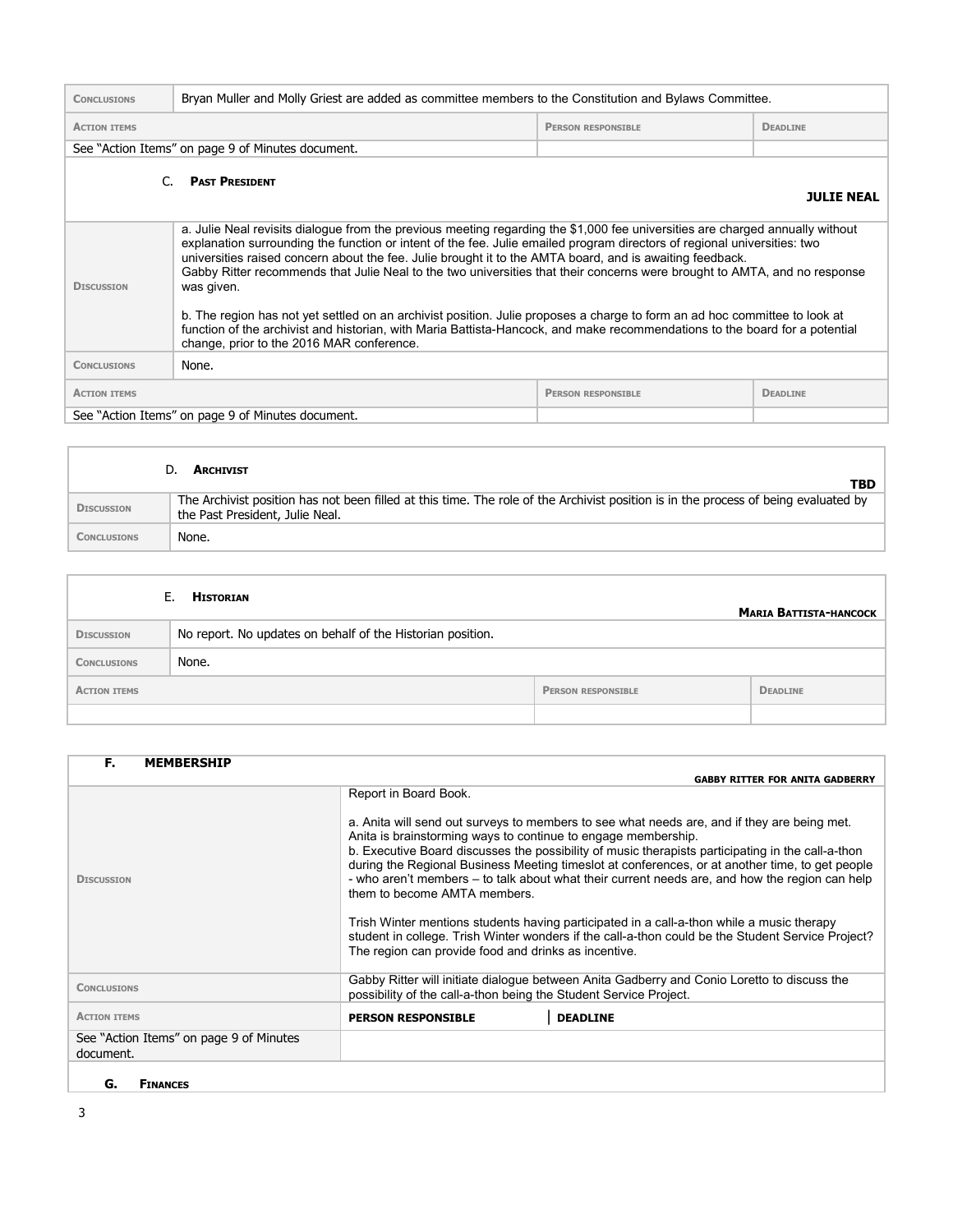|                                                                                                                                                                                                                                                                                 |                                                                                                                                                                                                                                                                                                                                                         |                                                                                                                                                                                                                                                                                                                                                                                                                                                                                                                                                                                                                                                                                                                                           | BROOKE LEMCHAK  |  |  |
|---------------------------------------------------------------------------------------------------------------------------------------------------------------------------------------------------------------------------------------------------------------------------------|---------------------------------------------------------------------------------------------------------------------------------------------------------------------------------------------------------------------------------------------------------------------------------------------------------------------------------------------------------|-------------------------------------------------------------------------------------------------------------------------------------------------------------------------------------------------------------------------------------------------------------------------------------------------------------------------------------------------------------------------------------------------------------------------------------------------------------------------------------------------------------------------------------------------------------------------------------------------------------------------------------------------------------------------------------------------------------------------------------------|-----------------|--|--|
|                                                                                                                                                                                                                                                                                 | Report in Board Book.                                                                                                                                                                                                                                                                                                                                   |                                                                                                                                                                                                                                                                                                                                                                                                                                                                                                                                                                                                                                                                                                                                           |                 |  |  |
|                                                                                                                                                                                                                                                                                 | Conio Loretto in this conversation.                                                                                                                                                                                                                                                                                                                     | a.i.i.a. Brooke and the Financial Committee met to discuss giving more scholarships and financial member support; Anita<br>Gadberry was not present. Brooke sent the discussion notes to Anita, and asked for direction regarding next steps.<br>Gabby Ritter says we can increase the budget for the scholarship lines, but shouldn't create new scholarships without<br>Anita. Brooke says the board had discussed increasing the number of available scholarships to 6, and a possible<br>\$500 stipend for presenters to incentivize students to present at National Conference. Julie Neal suggests including<br>Dialogue continues; different financial scenarios are explored. Gary Verhagen states Brooke can increase the budget |                 |  |  |
|                                                                                                                                                                                                                                                                                 | line, and task Anita Gadberry for creating National Scholarship guidelines, and Conio Loretto for creating the Student<br>Scholarship guidelines. Gary also states Brooke needs to update the general reserve amount.                                                                                                                                   |                                                                                                                                                                                                                                                                                                                                                                                                                                                                                                                                                                                                                                                                                                                                           |                 |  |  |
|                                                                                                                                                                                                                                                                                 |                                                                                                                                                                                                                                                                                                                                                         | a.i.i.b.Gabby Ritter shares the Research committee met to talk about more ways to bring money to membership. Creating<br>a new grant. Look at "MAR Collaborative Research Grant" document on Google Doc.                                                                                                                                                                                                                                                                                                                                                                                                                                                                                                                                  |                 |  |  |
|                                                                                                                                                                                                                                                                                 |                                                                                                                                                                                                                                                                                                                                                         | Grant for up to \$5,000 to support collaborative research documents. Can be for more than 1 applicant. The criteria for<br>the new grant are in the document (mentioned above).                                                                                                                                                                                                                                                                                                                                                                                                                                                                                                                                                           |                 |  |  |
|                                                                                                                                                                                                                                                                                 |                                                                                                                                                                                                                                                                                                                                                         | Gabby Ritter mentioned the Executive Board will need to approve criteria because it has not been included in budget<br>before. The research committee moved that this research proposal be approved.                                                                                                                                                                                                                                                                                                                                                                                                                                                                                                                                      |                 |  |  |
|                                                                                                                                                                                                                                                                                 |                                                                                                                                                                                                                                                                                                                                                         | Julie Neal and Gary Verhagen proposed changing language in proposal to select that the grant is not only given to<br>one individual. Donna Polen noted in the last paragraph at the end of the application portion, the Board needed to add<br>language about how the recipient is expected to present findings at a regional conference.                                                                                                                                                                                                                                                                                                                                                                                                 |                 |  |  |
|                                                                                                                                                                                                                                                                                 |                                                                                                                                                                                                                                                                                                                                                         | Gabby Ritter added language directly into document on Google Drive. Julie Neal suggested change language to "a"<br>from "the" re: presenting at regional conference. Specify MAR. Gabby Ritter made changes in the Google Doc.<br>Gabby Ritter asked to approve the "MAR Collaborative Research Grant" document as amended. The "MAR                                                                                                                                                                                                                                                                                                                                                                                                      |                 |  |  |
| <b>DISCUSSION</b>                                                                                                                                                                                                                                                               |                                                                                                                                                                                                                                                                                                                                                         | Collaborative Research Grant" was approved as amended.                                                                                                                                                                                                                                                                                                                                                                                                                                                                                                                                                                                                                                                                                    |                 |  |  |
|                                                                                                                                                                                                                                                                                 | a.i.i.c. The Research Committee budget was deemed up-to-date. Gabby Ritter suggested having a board member sit on<br>that committee, to create a method of communication between committee and board, and oversee committee since<br>they spend a large portion of the region's money each term. The Research Committee had no objections to this; they |                                                                                                                                                                                                                                                                                                                                                                                                                                                                                                                                                                                                                                                                                                                                           |                 |  |  |
|                                                                                                                                                                                                                                                                                 | just wanted to know who the person might be.<br>a.i.i.d. Mark Ahola mentions the "Constant Contacts" fee for the Newsletter has gone up since we have more subscribers.<br>Was at \$365, and is now \$504 since we've gone over 2,500 people. Brooke increases Mark Ahola's Newsletter Rx<br>budget line.                                               |                                                                                                                                                                                                                                                                                                                                                                                                                                                                                                                                                                                                                                                                                                                                           |                 |  |  |
|                                                                                                                                                                                                                                                                                 | Gabby Ritter calls for a short recess at 8:50 PM. The meeting is called to order by Gabby Ritter at 8:59 PM.                                                                                                                                                                                                                                            |                                                                                                                                                                                                                                                                                                                                                                                                                                                                                                                                                                                                                                                                                                                                           |                 |  |  |
|                                                                                                                                                                                                                                                                                 | a.i.i.e. Brooke displays the "Treasury Request Procedures" document in folder "FY 2015-16 Treasury Requests" on<br>Google Docs. Brooke demos how to utilize the document, and upload receipts and invoices to related folder.                                                                                                                           |                                                                                                                                                                                                                                                                                                                                                                                                                                                                                                                                                                                                                                                                                                                                           |                 |  |  |
|                                                                                                                                                                                                                                                                                 | Gabby Ritter proposes a recess for the remainder of the evening, declaring the meeting will resume at 9:00 AM on Saturday,<br>September 19, 2015.                                                                                                                                                                                                       |                                                                                                                                                                                                                                                                                                                                                                                                                                                                                                                                                                                                                                                                                                                                           |                 |  |  |
|                                                                                                                                                                                                                                                                                 | Gabby Ritter calls meeting to order at 9:16 AM on Saturday, September 19, 2015.                                                                                                                                                                                                                                                                         |                                                                                                                                                                                                                                                                                                                                                                                                                                                                                                                                                                                                                                                                                                                                           |                 |  |  |
| f. Brooke reminds the Executive Board that amendments to the budget are on the Google spreadsheet. Brooke changes<br>Anita Gadberry's budget to include additional moneys to survey members regarding member needs, and if member<br>needs are being met via the Rx Newsletter. |                                                                                                                                                                                                                                                                                                                                                         |                                                                                                                                                                                                                                                                                                                                                                                                                                                                                                                                                                                                                                                                                                                                           |                 |  |  |
|                                                                                                                                                                                                                                                                                 |                                                                                                                                                                                                                                                                                                                                                         | Gabby Ritter moves to approve the 2016 MAR Budget as amended. The 2016 MAR budget was approved as amended.                                                                                                                                                                                                                                                                                                                                                                                                                                                                                                                                                                                                                                |                 |  |  |
| <b>CONCLUSIONS</b>                                                                                                                                                                                                                                                              |                                                                                                                                                                                                                                                                                                                                                         | None.                                                                                                                                                                                                                                                                                                                                                                                                                                                                                                                                                                                                                                                                                                                                     |                 |  |  |
| <b>ACTION ITEMS</b>                                                                                                                                                                                                                                                             |                                                                                                                                                                                                                                                                                                                                                         | <b>PERSON RESPONSIBLE</b>                                                                                                                                                                                                                                                                                                                                                                                                                                                                                                                                                                                                                                                                                                                 | <b>DEADLINE</b> |  |  |
| See "Action Items" on page 9 of Minutes<br>document.                                                                                                                                                                                                                            |                                                                                                                                                                                                                                                                                                                                                         |                                                                                                                                                                                                                                                                                                                                                                                                                                                                                                                                                                                                                                                                                                                                           |                 |  |  |

|                   | <b>H. GOVERNMENT RELATIONS</b><br><b>MARTA FAY</b>                                                                                                                                                                                        |
|-------------------|-------------------------------------------------------------------------------------------------------------------------------------------------------------------------------------------------------------------------------------------|
| <b>DISCUSSION</b> | Report in Board Book.                                                                                                                                                                                                                     |
|                   | Maria Fay discusses how to update the MAR website to increase advocacy efforts.<br>a.                                                                                                                                                     |
|                   | Maria Fay mentions creating an ad hoc committee charged with looking at a potential Treasurer-Elect and<br>b.<br>Government Relations Apprentice positions by the the Spring meeting.                                                     |
|                   | Julie Neal mentions incorporating Delaware is not an issue. Julie checked with Kathy Murphy about a cap, there is<br>c.<br>not a cap, but the IRS wants it less than 20. The Board wants an odd number of voting members. Julie Neal will |

Г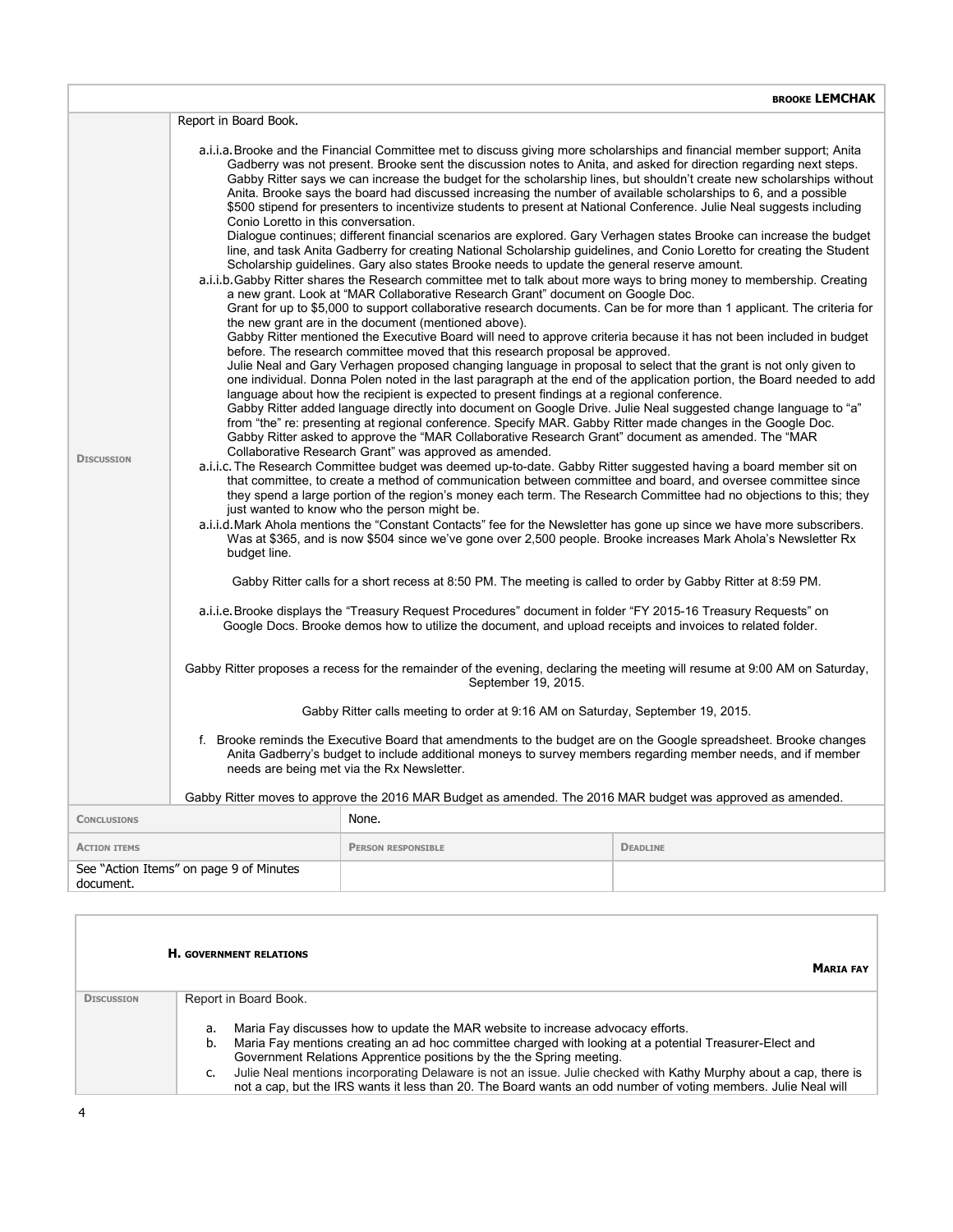|                          | d.    | chair, along with Brooke Lemchak and Maria Fay.<br>Maria met with the finance committee: MAR has \$3,000 for education and advocacy, and that gives each state                                                                                   |                           |                    |
|--------------------------|-------|--------------------------------------------------------------------------------------------------------------------------------------------------------------------------------------------------------------------------------------------------|---------------------------|--------------------|
|                          |       | \$500 to spend however they see fit (travel to meetings, print brochures). 6 task forces in the region = state \$500 to                                                                                                                          |                           |                    |
|                          |       | spend however they see fit (travel to meetings, print brochures). 6 task forces in the region = approximately \$3,000.<br>If one state task force isn't using their allotment, it can be shifted to other states. Maria Fay is going to create a |                           |                    |
|                          |       | policy for this spending.                                                                                                                                                                                                                        |                           |                    |
|                          | e.    | Maria Fay has been talking with Donna Polen about the logistics surrounding student members on task forces. For                                                                                                                                  |                           |                    |
|                          |       | New York: Donna Polen suggests task forces getting a student rep from each of the 5 schools, as well as a faculty<br>rep from each school. Create a faculty/student advisory committee to the task force, and have the faculty select the        |                           |                    |
|                          |       | student to participate.                                                                                                                                                                                                                          |                           |                    |
|                          | f.    | Maria asks, "What does the student role look like on task forces?" Currently, the Executive Board votes in student<br>members. Maria suggests to re-think the process, suggesting Donna Polen's model (see "e."). We reviewed the                |                           |                    |
|                          |       | student role and description that's currently in place - we can put that on hold, and move toward Donna's model.                                                                                                                                 |                           |                    |
|                          |       | Donna Polen states the current language regarding the student role on task forces mentions student either being<br>connected in the state of residence or state of school - Donna thinks it should be the school state. Gabby Ritter             |                           |                    |
|                          |       | expresses hesitation in changing the policy [for student task force based on school versus residence state] as there                                                                                                                             |                           |                    |
|                          | q.    | are no schools in Maryland or Delaware, so there wouldn't be a rep for those states.<br>Maria Fay reviewing state updates in her report [included in Board Book]. Maria Fay cites that research impacts                                          |                           |                    |
|                          |       | what we do for State recognition, to prove that we are an effective and legitimate profession. The type of research                                                                                                                              |                           |                    |
|                          |       | that's currently being done affects our advocacy, and what legislators are looking for. Research and research<br>monies can ultimately impact the advocacy efforts within our region. Maria Fay rncourages all to participate in                 |                           |                    |
|                          |       | Federal Call-to-Action. In the most recent Call-to-Action, it was noted that a high response was received from<br>music therapists, which will encourage legislators to take a look at related policies.                                         |                           |                    |
|                          | h.    | On behalf of New York: Donna Polen presented at SUNY New Paltz about ethics, and the NYS licensing process.                                                                                                                                      |                           |                    |
|                          |       | Participants expressed they are ready for a Music Therapy-specific license. Donna Polen partnered with Nazareth<br>College's Dr. Brian Hunter for Fall, Joni Milgram-Luterman at SUNY Fredonia, and NYU/Malloy in the Spring. There              |                           |                    |
|                          |       | are a lot of music therapists and students that don't know very much about the licensing process; education re:                                                                                                                                  |                           |                    |
|                          | i.    | licensure is important.<br>Pennsylvania: Looking for state recognition with legislation. The current legislative bill suggests they want to create                                                                                               |                           |                    |
|                          |       | their own licensing board in Pennsylvania. The state is seeing if they can join an existing board that is willing to                                                                                                                             |                           |                    |
|                          | j.    | house them, looking at Medical boards next. Their Hill Day will target licensure committee legislators.<br>Virginia: Brand new task force. Currently researching state regulations and learning the language. Briana Priester                    |                           |                    |
|                          |       | was not able to attend the task force meeting meeting. The senator said she wanted to keep the original meeting                                                                                                                                  |                           |                    |
|                          | k.    | small, so it was just Tom and the senator.<br>West Virginia: Dena Register is the new director of the program in WV.                                                                                                                             |                           |                    |
|                          |       |                                                                                                                                                                                                                                                  |                           |                    |
|                          |       | Gabby Ritter calls for a short recess at 9:57 AM. The meeting is called to order by Gabby Ritter at 10:19 AM.                                                                                                                                    |                           |                    |
| <b>CONCLUSIONS</b>       | None. |                                                                                                                                                                                                                                                  |                           |                    |
| <b>ACTION ITEMS</b>      |       |                                                                                                                                                                                                                                                  | <b>PERSON RESPONSIBLE</b> | <b>DEADLINE</b>    |
|                          |       | See "Action Items" on page 9 of Minutes document.                                                                                                                                                                                                |                           |                    |
| <b>I. ASSEMBLY CHAIR</b> |       |                                                                                                                                                                                                                                                  |                           |                    |
|                          |       |                                                                                                                                                                                                                                                  |                           | <b>DONNA POLEN</b> |
|                          |       | Report is in board book.                                                                                                                                                                                                                         |                           |                    |

| <b>DISCUSSION</b>                                            | <b>REPORT IS ITT DOCTOR DOORS</b><br>Donna Polen shares that she is waiting to receive information re: who from the assembly and alternates will<br>a.<br>be attending the meetings at national conference in Kansas City.<br>Once the board book comes out, Donna and Gabby will look through the board book and see if we need to<br>notify members for follow-up, or a face-to-face caucus.<br>Donna Polen shares she heard that Master's Level Entry will not be put up for vote this year.<br>b.                                                                                                 |  |  |  |  |
|--------------------------------------------------------------|-------------------------------------------------------------------------------------------------------------------------------------------------------------------------------------------------------------------------------------------------------------------------------------------------------------------------------------------------------------------------------------------------------------------------------------------------------------------------------------------------------------------------------------------------------------------------------------------------------|--|--|--|--|
| <b>CONCLUSIONS</b>                                           | None.                                                                                                                                                                                                                                                                                                                                                                                                                                                                                                                                                                                                 |  |  |  |  |
| <b>ACTION ITEMS</b>                                          | <b>DEADLINE</b><br><b>PERSON RESPONSIBLE</b>                                                                                                                                                                                                                                                                                                                                                                                                                                                                                                                                                          |  |  |  |  |
|                                                              | See "Action Items" on page 9 of Minutes document.                                                                                                                                                                                                                                                                                                                                                                                                                                                                                                                                                     |  |  |  |  |
| J.<br><b>STUDENT AFFAIRS ADVISOR</b><br><b>CONIO LORETTO</b> |                                                                                                                                                                                                                                                                                                                                                                                                                                                                                                                                                                                                       |  |  |  |  |
| <b>DISCUSSION</b>                                            | Report in Board Book.                                                                                                                                                                                                                                                                                                                                                                                                                                                                                                                                                                                 |  |  |  |  |
|                                                              | Students met at Center for Discovery. All officers shared their timelines with the entire group – assisted with<br>a.<br>accountability for all. Fundraising: They continue to talk about an online store, and changing the slogan every year<br>to vend year-round. Still have an inventory of items to sell. They want to start getting caps and pins.<br>Students are re-vamping the format for Swap Shop at conference: It will now have some kind of intervention that<br>b.<br>they share across the board. This year, ask schools to create a hello/goodbye song, prepared in lead sheet form, |  |  |  |  |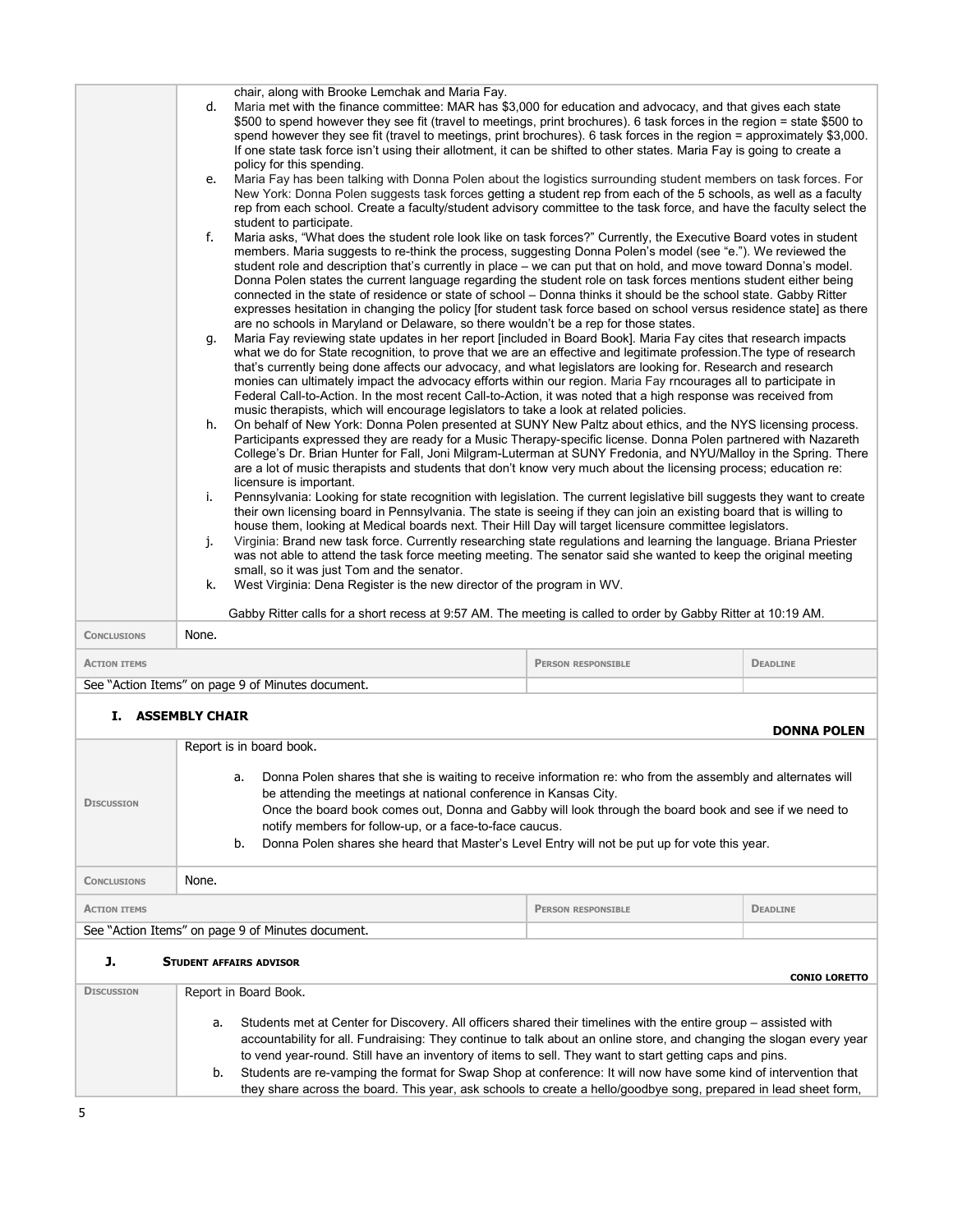|                                                                     |                                                                                                                                                                                                                                                                                                                                                                                                                                                                                                                                                                                                                                                                                                                                          | to share with each other. They will pick a different intervention theme each year.                                                                                    |  |  |
|---------------------------------------------------------------------|------------------------------------------------------------------------------------------------------------------------------------------------------------------------------------------------------------------------------------------------------------------------------------------------------------------------------------------------------------------------------------------------------------------------------------------------------------------------------------------------------------------------------------------------------------------------------------------------------------------------------------------------------------------------------------------------------------------------------------------|-----------------------------------------------------------------------------------------------------------------------------------------------------------------------|--|--|
|                                                                     | YouTube channel: feature videos from school to school to maintain dialoque. Student section on website: looking<br>$\mathsf{C}$<br>to get that up and running.<br>Student service project committee: Phone conference this summer, great discussion about project. Identified<br>d.<br>purpose of SSP [direct quote included in report]. We agreed to move away from visiting specific locations after<br>looking at the ethics behind that. Explored other ideas: government advocacy, presentation at an agency or local<br>school, and/or drum circle/music making opportunity at a location central to the conference with information<br>available about MT. Harrisburg makes sense for this year's project to be advocacy-related. |                                                                                                                                                                       |  |  |
|                                                                     |                                                                                                                                                                                                                                                                                                                                                                                                                                                                                                                                                                                                                                                                                                                                          |                                                                                                                                                                       |  |  |
|                                                                     | Next step: Create handbook that's a living document so that student service project coordinator has a reference<br>e.<br>point, and keep records as to what is going on; what to do, what not to do. The Historian can put into our archives<br>what students have accomplished.                                                                                                                                                                                                                                                                                                                                                                                                                                                         |                                                                                                                                                                       |  |  |
|                                                                     | f.                                                                                                                                                                                                                                                                                                                                                                                                                                                                                                                                                                                                                                                                                                                                       | Conio Loretto discusses Passages details. Passages will be in Winchester, VA: the birthplace of Patsy Cline. Dr.<br>Sheri Robb will be the speaker at the conference. |  |  |
|                                                                     | When submitting proposals for Passages: The EB had spoken, in last meeting, about implementing a professional<br>q.<br>mentor for overseeing the quality of submission content. It is now an option for a professional mentor or not when<br>submitting proposals. Most that submitted said they would appreciate a professional mentor.                                                                                                                                                                                                                                                                                                                                                                                                 |                                                                                                                                                                       |  |  |
|                                                                     | h.                                                                                                                                                                                                                                                                                                                                                                                                                                                                                                                                                                                                                                                                                                                                       | Nazareth would like to host passages next year.                                                                                                                       |  |  |
| <b>CONCLUSIONS</b>                                                  | None.                                                                                                                                                                                                                                                                                                                                                                                                                                                                                                                                                                                                                                                                                                                                    |                                                                                                                                                                       |  |  |
| <b>PERSON RESPONSIBLE</b><br><b>DEADLINE</b><br><b>ACTION ITEMS</b> |                                                                                                                                                                                                                                                                                                                                                                                                                                                                                                                                                                                                                                                                                                                                          |                                                                                                                                                                       |  |  |
|                                                                     |                                                                                                                                                                                                                                                                                                                                                                                                                                                                                                                                                                                                                                                                                                                                          | See "Action Items" on page 9 of Minutes document.                                                                                                                     |  |  |

| К.                  | <b>NEWSLETTER EDITOR</b>                                                                                                                                                                                                                                                                                              | <b>GABBY RITTER ON BEHALF OF MARK AHOLA</b> |                 |
|---------------------|-----------------------------------------------------------------------------------------------------------------------------------------------------------------------------------------------------------------------------------------------------------------------------------------------------------------------|---------------------------------------------|-----------------|
| <b>DISCUSSION</b>   | Report in Board Book.<br>Mark Ahola has included links to the MAR website within the newsletter; Mark likes hosting items on the<br>a.<br>website wherever possible to drive people back to the website. He is continuing to try to make the newsletter<br>lively with images, pictures, etc. to motivate engagement. |                                             |                 |
| <b>CONCLUSIONS</b>  | N/a.                                                                                                                                                                                                                                                                                                                  |                                             |                 |
| <b>ACTION ITEMS</b> |                                                                                                                                                                                                                                                                                                                       | <b>PERSON RESPONSIBLE</b>                   | <b>DEADLINE</b> |
|                     | See "Action Items" on page 9 of Minutes document.                                                                                                                                                                                                                                                                     |                                             |                 |

| L.                | <b>VP FOR CONFERENCE PLANNING</b>                                                                                                                                                                                                                                                                                                                                                                                                                                                                           |
|-------------------|-------------------------------------------------------------------------------------------------------------------------------------------------------------------------------------------------------------------------------------------------------------------------------------------------------------------------------------------------------------------------------------------------------------------------------------------------------------------------------------------------------------|
| <b>DISCUSSION</b> | <b>TRISH WINTER</b>                                                                                                                                                                                                                                                                                                                                                                                                                                                                                         |
|                   | Report in Board Book.                                                                                                                                                                                                                                                                                                                                                                                                                                                                                       |
|                   | Trish Winter introduces the new MAR conference logo. Donna Polen notes that it should specify the<br>a.<br>conference location. Trish suggests the Executive Board votes on the logo; it will continue as-is until the board<br>recommends a change. Mike Viega cites the MAR conference logo requires a vote because it is a<br>representation of the region. Gary Verhagen agrees, since this becomes the logo with the changing year until<br>the EB chooses to change it.                               |
|                   | b.<br>Discussion to add "of the American Music Therapy Association" to the logo arises. Branding opportunities at<br>the regional level are explored – the MAR Facebook page is referred to as a model. The local committee will<br>no longer have to oversee the branding – There can still be a theme for each regional conference, but there<br>will be an overarching regional brand throughout.                                                                                                        |
|                   | The 2016 region-specific theme for MAR will be "Self-Care." Julie Neal discusses the origin of initially needing<br>$\mathsf{C}$ .<br>a conference logo. Maria Fay suggests making "music therapy conference" the more prominent feature of the<br>logo (versus the Mid-Atlantic Region), so that when you first look at the logo, you know that it's for a<br>conference in particular.                                                                                                                    |
|                   | Tim Gannon stepped down as VPCP-Elect; Jenny Swanson will be stepping in as runner-up. Her bio is in the<br>d.<br>Executive Board Files on Google Docs. Board reviews her bio. The Board will vote on Jenny today, and a<br>special election through Constant Contact. Gary Verhagen shares that at National conference, the nominating<br>committee presents the following candidates, and will ask if there are there any nominations from the floor.<br>Every attempt is made to present two candidates. |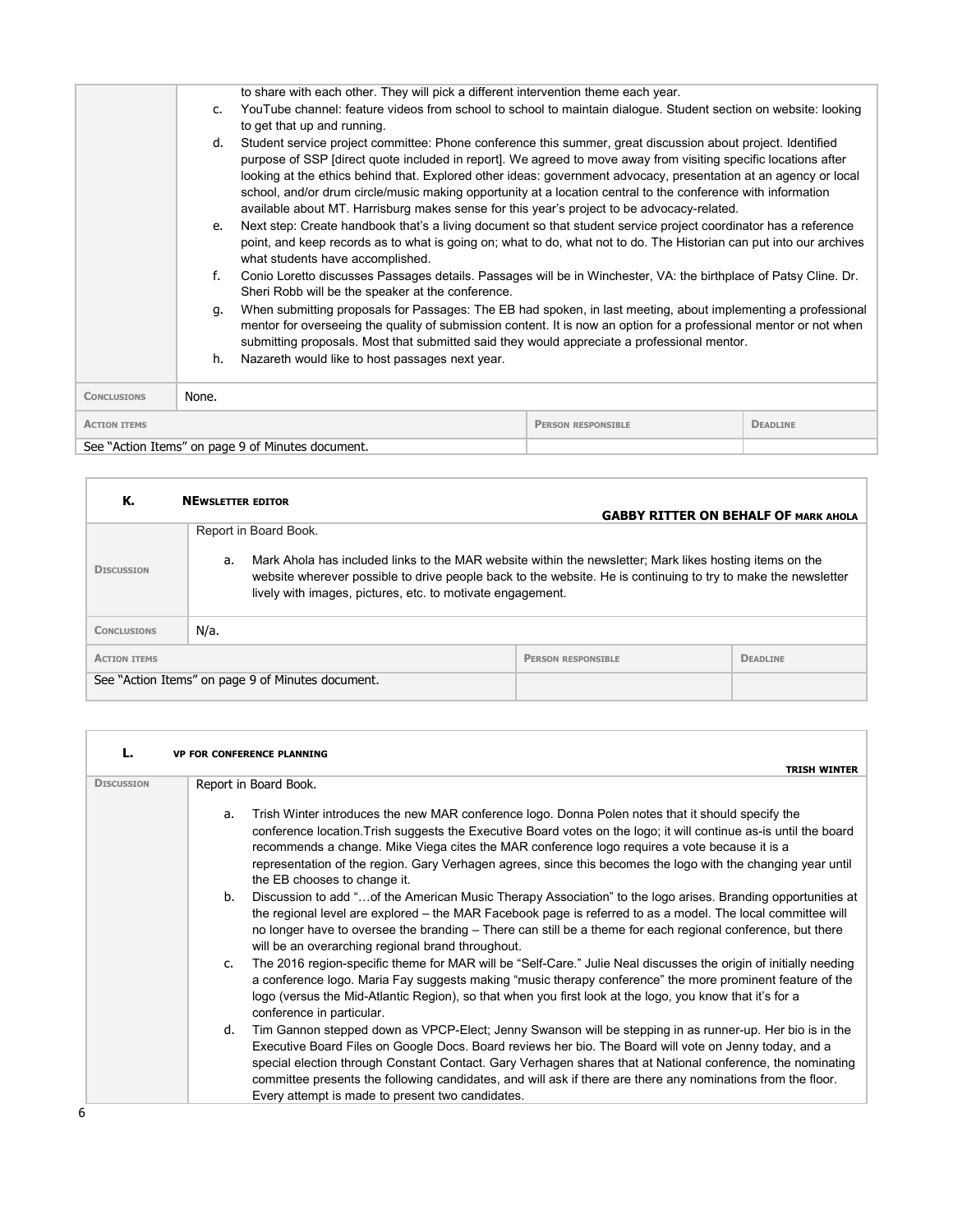| <b>DISCUSSION</b>   |                            | Report in board book.<br>a. Gabby Ritter reviews items Megan Resig's report. Gabby reviews items identified in the "Webmaster<br>Reimbursement Policy and Procedure" document. Gary Verhagen expresses concern about the language<br>used in the procedures, suggesting changing the wording. Julie Neal proposes "reimbursement" as a<br>substitute for the term "invoice." Exploration of verbiage continues; the term "stipend" is suggested.<br>b. Discussion regarding the Webmaster position and compensation is entertained by the Board. The Board<br>contemplates making the Webmaster position a job offer. Gabby Ritter states that she and the financial officer<br>will connect with the National Office for guidance, and will then follow up directly with Megan Resig.                                                                                                                                                                                                                                                                                                                                                                                                                                                                                                                                                                                                                                                                                                                                                                                                                                                                                                                                                                                                                                                                                                                                                                                                                                                                                                                                                                                                                                                                                                                                                                                                                                                                                                                                                                                                                                                                                                                                                                                                                                                                                                                                                                                                                                                                                                                                                                                                                                                                                                                                                                                                                                                                                                                                                                                                                                                                                                                                                                                                                                                                                                                                                                                                                                                                                                                                 |                           |                                     |
|---------------------|----------------------------|------------------------------------------------------------------------------------------------------------------------------------------------------------------------------------------------------------------------------------------------------------------------------------------------------------------------------------------------------------------------------------------------------------------------------------------------------------------------------------------------------------------------------------------------------------------------------------------------------------------------------------------------------------------------------------------------------------------------------------------------------------------------------------------------------------------------------------------------------------------------------------------------------------------------------------------------------------------------------------------------------------------------------------------------------------------------------------------------------------------------------------------------------------------------------------------------------------------------------------------------------------------------------------------------------------------------------------------------------------------------------------------------------------------------------------------------------------------------------------------------------------------------------------------------------------------------------------------------------------------------------------------------------------------------------------------------------------------------------------------------------------------------------------------------------------------------------------------------------------------------------------------------------------------------------------------------------------------------------------------------------------------------------------------------------------------------------------------------------------------------------------------------------------------------------------------------------------------------------------------------------------------------------------------------------------------------------------------------------------------------------------------------------------------------------------------------------------------------------------------------------------------------------------------------------------------------------------------------------------------------------------------------------------------------------------------------------------------------------------------------------------------------------------------------------------------------------------------------------------------------------------------------------------------------------------------------------------------------------------------------------------------------------------------------------------------------------------------------------------------------------------------------------------------------------------------------------------------------------------------------------------------------------------------------------------------------------------------------------------------------------------------------------------------------------------------------------------------------------------------------------------------------------------------------------------------------------------------------------------------------------------------------------------------------------------------------------------------------------------------------------------------------------------------------------------------------------------------------------------------------------------------------------------------------------------------------------------------------------------------------------------------------------------------------------------------------------------------------------------------------|---------------------------|-------------------------------------|
| М.                  | <b>PUBLIC RELATIONS</b>    |                                                                                                                                                                                                                                                                                                                                                                                                                                                                                                                                                                                                                                                                                                                                                                                                                                                                                                                                                                                                                                                                                                                                                                                                                                                                                                                                                                                                                                                                                                                                                                                                                                                                                                                                                                                                                                                                                                                                                                                                                                                                                                                                                                                                                                                                                                                                                                                                                                                                                                                                                                                                                                                                                                                                                                                                                                                                                                                                                                                                                                                                                                                                                                                                                                                                                                                                                                                                                                                                                                                                                                                                                                                                                                                                                                                                                                                                                                                                                                                                                                                                                                                        |                           | <b>GABBY RITTER FOR MEGAN RESIG</b> |
|                     |                            | See "Action Items" on page 9 of Minutes document.                                                                                                                                                                                                                                                                                                                                                                                                                                                                                                                                                                                                                                                                                                                                                                                                                                                                                                                                                                                                                                                                                                                                                                                                                                                                                                                                                                                                                                                                                                                                                                                                                                                                                                                                                                                                                                                                                                                                                                                                                                                                                                                                                                                                                                                                                                                                                                                                                                                                                                                                                                                                                                                                                                                                                                                                                                                                                                                                                                                                                                                                                                                                                                                                                                                                                                                                                                                                                                                                                                                                                                                                                                                                                                                                                                                                                                                                                                                                                                                                                                                                      |                           |                                     |
| <b>ACTION ITEMS</b> |                            |                                                                                                                                                                                                                                                                                                                                                                                                                                                                                                                                                                                                                                                                                                                                                                                                                                                                                                                                                                                                                                                                                                                                                                                                                                                                                                                                                                                                                                                                                                                                                                                                                                                                                                                                                                                                                                                                                                                                                                                                                                                                                                                                                                                                                                                                                                                                                                                                                                                                                                                                                                                                                                                                                                                                                                                                                                                                                                                                                                                                                                                                                                                                                                                                                                                                                                                                                                                                                                                                                                                                                                                                                                                                                                                                                                                                                                                                                                                                                                                                                                                                                                                        | <b>PERSON RESPONSIBLE</b> | <b>DEADLINE</b>                     |
| <b>CONCLUSIONS</b>  | None.                      |                                                                                                                                                                                                                                                                                                                                                                                                                                                                                                                                                                                                                                                                                                                                                                                                                                                                                                                                                                                                                                                                                                                                                                                                                                                                                                                                                                                                                                                                                                                                                                                                                                                                                                                                                                                                                                                                                                                                                                                                                                                                                                                                                                                                                                                                                                                                                                                                                                                                                                                                                                                                                                                                                                                                                                                                                                                                                                                                                                                                                                                                                                                                                                                                                                                                                                                                                                                                                                                                                                                                                                                                                                                                                                                                                                                                                                                                                                                                                                                                                                                                                                                        |                           |                                     |
|                     | f.<br>g.<br>h.<br>i.<br>j. | explores creating talking points for each position, to highlight the responsibilities as well as the rewards of<br>holding the position(s), while also detailing the time commitment.<br>Julie Neal entertains a motion to approve Jenny Swanson's appointment as VPCP Elect. Motion passes.<br>The Board expresses their thanks to Tim Gannon for his transparency is notifying the board of his need to<br>step down from the VPCP Elect position.<br>Conference venue scouting trip to Atlantic City: Trish Winter connected with a company that sends our<br>conference bids out to hotels, and was notified that many conference venues do not want to house the MAR<br>conference because we do not bring enough revenue to larger venues. However, we are too big for small<br>venues. Headed to Norther NY for scouting trips. Discussion begins surrounding the benefits of MTs coming<br>to Harrisburg and other capitals to continue to garner support as advocacy efforts continue. Mike Viega<br>shares that we can mention to hotels that we will be revisiting each hotel as we cycle through select locations,<br>so there will be guaranteed revenue. Gabby Ritter concurs that would also help people anticipate where<br>conferences will be held, and plan accordingly.<br>Call for papers for MAR conference ends October 2. Donna Polen asks about the interest level in the new<br>experimental 40-minute time slot: Trish Winter cites there has been a lot of interest, and will be information in<br>the conference program as to how to earn CMTEs with the 40-minute umbrella groupings.<br>Looking at cancellation insurance for conference, and property insurance to cover pianos and instruments and<br>things that are borrowed [to ensure that people will be comfortable lending us instruments.] Was not able to<br>procure an estimate.<br>Trish demos conference app – costs \$3,500. We printed about 600 programs, 89 pages each, approximately<br>\$2,000 for programs. Connectivity options with social media outlets, as well as other music<br>therapists/students via "friending" features, and chat features. Trish Winter talks about data storage in the<br>app, how app can link up to any assistive tech, and app prominently features advertisements, banners, and a<br>sponsorship page - opportunity for increased revenue. Provides notification for room changes/any last minute<br>changes to keep you up-to-date. Everything will stay intact for 1 full year after the conference. There is a note-<br>taking feature while in session, and you can email yourself your notes.<br>Board enters a discussion surrounding ways to show proof of CMTE credits. Board also discusses app cost in<br>comparison to printing programs, potential sponsors for conference, how many copies of programs to have<br>available amidst app launch, whether student fundraiser can be connected through the app, and how to<br>troubleshoot app implementation issues. Gary Verhagen asks about the possibility of having a technology<br>resource table available alongside registration to field questions/provide support as we implement app<br>technology for the first time. Trish Winter and Julie Neal respond with yes.<br>Conference committee submits a motion to approve the purchase and implementation of a conference app,<br>and to forgo the distribution of paper conference programs. Motion passes unanimously.<br>Gabby Ritter calls for a short recess at 11:51 AM. The meeting is called to order by Gabby Ritter at 12:00 PM.<br>Discussion surrounding filling out conference proposals begins. Discussion transfers into dialogue about the<br>debut of the shorter 40-minute presentation format, and when to discern between a need for longer<br>presentations - namely, experiential-based presentations, and shorter formats. Board members share that<br>this shorter session format may encourage younger professionals to present, but maintaining the<br>opportunities for more in-depth and experiential sessions remains important. |                           |                                     |
|                     |                            | positions to go out to the candidates, including the amount of time the position will require. The board                                                                                                                                                                                                                                                                                                                                                                                                                                                                                                                                                                                                                                                                                                                                                                                                                                                                                                                                                                                                                                                                                                                                                                                                                                                                                                                                                                                                                                                                                                                                                                                                                                                                                                                                                                                                                                                                                                                                                                                                                                                                                                                                                                                                                                                                                                                                                                                                                                                                                                                                                                                                                                                                                                                                                                                                                                                                                                                                                                                                                                                                                                                                                                                                                                                                                                                                                                                                                                                                                                                                                                                                                                                                                                                                                                                                                                                                                                                                                                                                               |                           |                                     |
|                     | е.                         | The board enters discussion about nominations committee creating accurate descriptions of each of the board                                                                                                                                                                                                                                                                                                                                                                                                                                                                                                                                                                                                                                                                                                                                                                                                                                                                                                                                                                                                                                                                                                                                                                                                                                                                                                                                                                                                                                                                                                                                                                                                                                                                                                                                                                                                                                                                                                                                                                                                                                                                                                                                                                                                                                                                                                                                                                                                                                                                                                                                                                                                                                                                                                                                                                                                                                                                                                                                                                                                                                                                                                                                                                                                                                                                                                                                                                                                                                                                                                                                                                                                                                                                                                                                                                                                                                                                                                                                                                                                            |                           |                                     |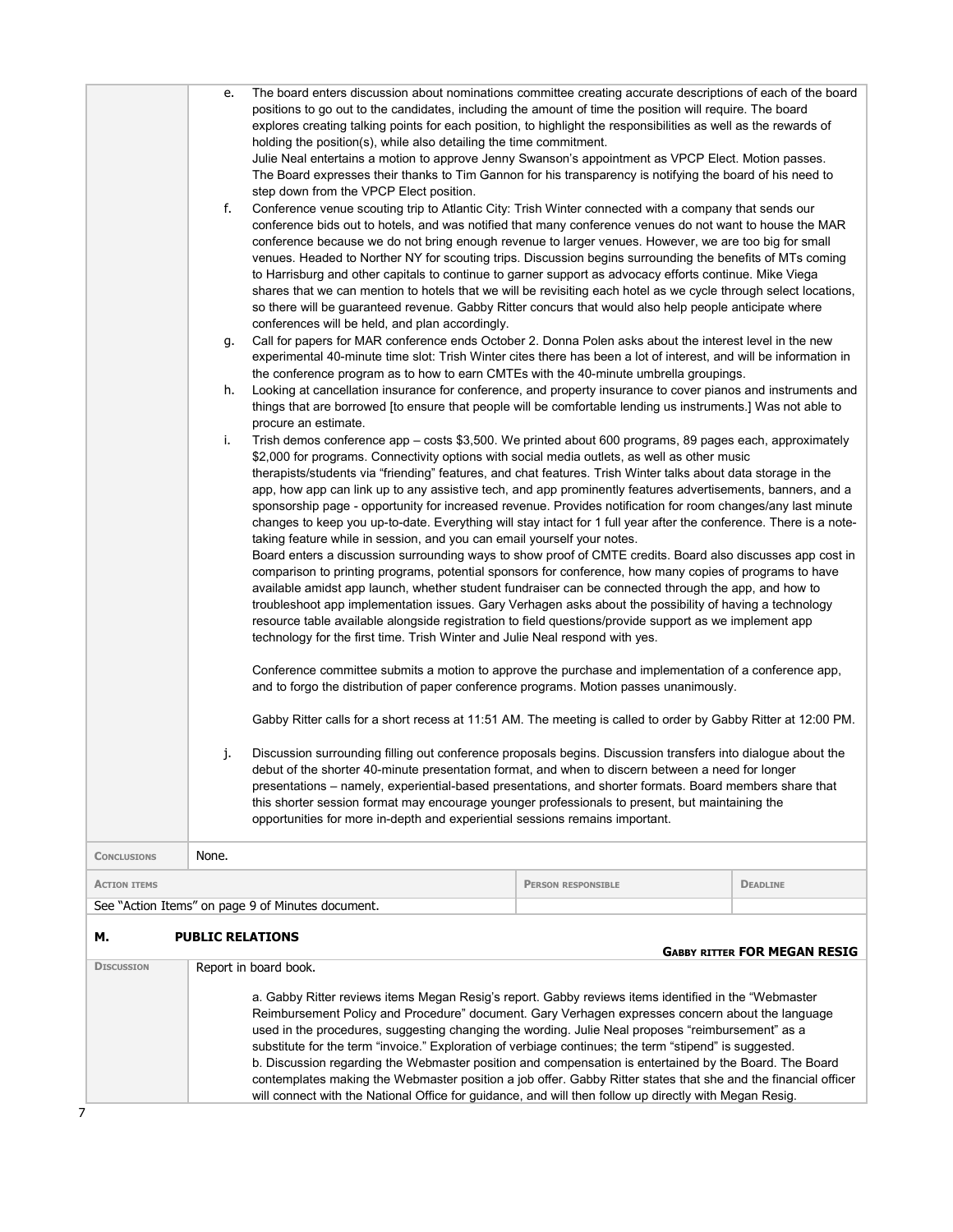|                                                   | c. The PR materials are in Google Docs. The PR Committee is working on creating a vertical banner – the<br>current proposed image is included in the report.                                                                                                                                                                                                                                                                                                                                                                                                                                                                                                                                                                                                                                                                                                                                                                                                                                                                                                                                                                                                |                           |                 |
|---------------------------------------------------|-------------------------------------------------------------------------------------------------------------------------------------------------------------------------------------------------------------------------------------------------------------------------------------------------------------------------------------------------------------------------------------------------------------------------------------------------------------------------------------------------------------------------------------------------------------------------------------------------------------------------------------------------------------------------------------------------------------------------------------------------------------------------------------------------------------------------------------------------------------------------------------------------------------------------------------------------------------------------------------------------------------------------------------------------------------------------------------------------------------------------------------------------------------|---------------------------|-----------------|
| <b>CONCLUSIONS</b>                                | None.                                                                                                                                                                                                                                                                                                                                                                                                                                                                                                                                                                                                                                                                                                                                                                                                                                                                                                                                                                                                                                                                                                                                                       |                           |                 |
| <b>ACTION ITEMS</b>                               |                                                                                                                                                                                                                                                                                                                                                                                                                                                                                                                                                                                                                                                                                                                                                                                                                                                                                                                                                                                                                                                                                                                                                             | <b>PERSON RESPONSIBLE</b> | <b>DEADLINE</b> |
| See "Action Items" on page 9 of Minutes document. |                                                                                                                                                                                                                                                                                                                                                                                                                                                                                                                                                                                                                                                                                                                                                                                                                                                                                                                                                                                                                                                                                                                                                             |                           |                 |
| N.<br><b>DISCUSSION</b>                           | <b>NEW BUSTNESS</b><br><b>GABBY RITTER</b><br>Gary Verhagen ponders how the region can better connect committee and Board nominees with the region's<br>a.<br>members? We have piloted a forum for questions to the candidates – candidates have 2 weeks to reply to<br>questions. The goal is to have a question every 2-3 weeks. Currently, the region is lacking in questions - let's<br>take time to review this new event online, consider submitting questions, and assess what kind of information<br>will help members understand more about the candidates.<br>Gabby Ritter states the region will be looking at other options for Board Meeting locations to try to make<br>b.<br>travels as equal of a distance as possible for board members. Donna Polen states that prior meetings had<br>increased productivity by incorporating meals into the meeting, and allotting time on Saturday to split into<br>small groups and work around existing action item topics before returning to the large Board group. Details<br>surrounding costs of extending the board meeting to accommodate an additional overnight hotel stay are<br>discussed. |                           |                 |
| <b>CONCLUSIONS</b>                                | None.                                                                                                                                                                                                                                                                                                                                                                                                                                                                                                                                                                                                                                                                                                                                                                                                                                                                                                                                                                                                                                                                                                                                                       |                           |                 |
| <b>ACTION ITEMS</b>                               |                                                                                                                                                                                                                                                                                                                                                                                                                                                                                                                                                                                                                                                                                                                                                                                                                                                                                                                                                                                                                                                                                                                                                             | <b>PERSON RESPONSIBLE</b> | <b>DEADLINE</b> |
|                                                   | See "Action Items" on page 9 of Minutes document.                                                                                                                                                                                                                                                                                                                                                                                                                                                                                                                                                                                                                                                                                                                                                                                                                                                                                                                                                                                                                                                                                                           |                           |                 |

|                                                   | <b>GOOD AND WELFARE</b>                                                                                                                                                                                                                                                                                                                                                                                                                                                                                                                              |                           | <b>JULIE NEAL</b> |
|---------------------------------------------------|------------------------------------------------------------------------------------------------------------------------------------------------------------------------------------------------------------------------------------------------------------------------------------------------------------------------------------------------------------------------------------------------------------------------------------------------------------------------------------------------------------------------------------------------------|---------------------------|-------------------|
| <b>DISCUSSION</b>                                 | Thanks to Gene Ann for being an accommodating and gracious host. The Board appreciates your generous<br>$\overline{\phantom{a}}$<br>gifts of your personal photography mementos.<br>MARAMATS shared a card thanking the Board for their support.<br>$\overline{\phantom{a}}$<br>Congratulations to Clare Arezina and Noa Elimelech Ferguson on their recent marriages.<br>Thank you to MARAMATS for donating MT water bottles and travel coffee mugs to Board members!<br>Thank you Maria Hancock for continuing the meeting notes in Noa's absence. |                           |                   |
| <b>CONCLUSIONS</b>                                | None.                                                                                                                                                                                                                                                                                                                                                                                                                                                                                                                                                |                           |                   |
| <b>ACTION ITEMS</b>                               |                                                                                                                                                                                                                                                                                                                                                                                                                                                                                                                                                      | <b>PERSON RESPONSIBLE</b> | <b>DEADLINE</b>   |
| See "Action Items" on page 9 of Minutes document. |                                                                                                                                                                                                                                                                                                                                                                                                                                                                                                                                                      |                           |                   |

| MOTION TO<br><b>ADJOURN</b> | Julie Neal                               |
|-----------------------------|------------------------------------------|
| <b>MEETING CLOSED</b>       | September 19, 2015, 12:35 PM             |
| <b>NEXT MEETING</b>         | National Conference MAR Business Meeting |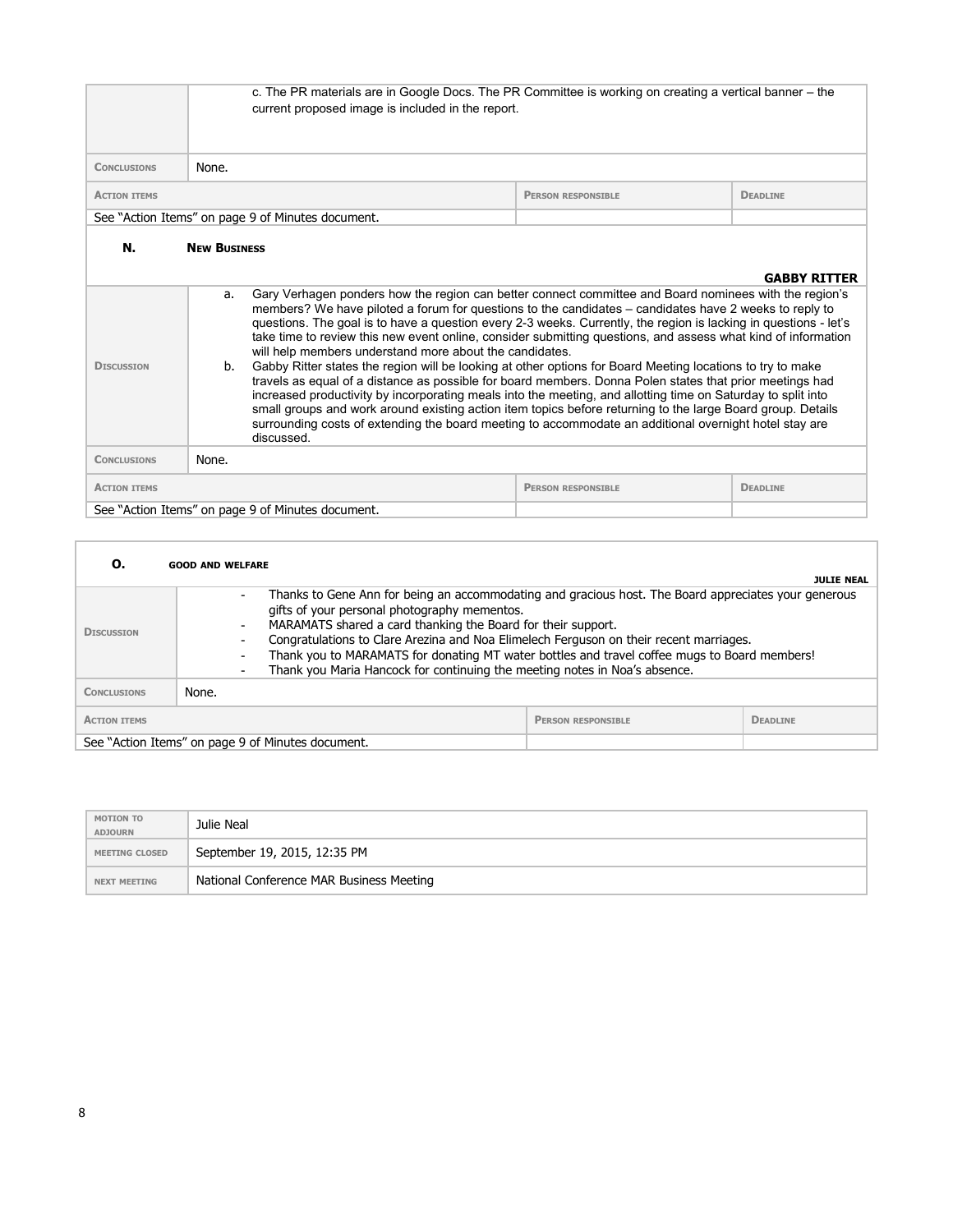Fall 2015 Executive Board Meeting Elizabethtown, PA

# **ACTION ITEMS**

# **President**

*Gabby Ritter*

1. Charge: Overhauling MAR business meetings at national conference. Term: Until national conference (November 2015). Add an ad-hoc committee for people who are interested in planning the new business-meeting format. Donna, Julie, Gary (consult), Mike, Anita will participate.

- 2. Charge: Facilitate conversation between Conio and Anita: Evaluate whether the student service project could be a call-a-thon this year. Term: As soon as possible.
- 3. Charge: Talk to CBMT about using alternate means of verifying CMTE credits from conferences, in the midst of the increased prevalence of technology in conference engagement. Term: As soon as possible.
- 4. Charge: President and Financial Officer will follow up with National Office re: Webmaster compensation arrangement (stipend versus compensation discussion). After receiving an answer, Gabby will contact Megan. Term: Upon receipt of answer from National Office.
- 5. Charge: Re-send banner to Megan and PR Committee with notes gathered from EB during meeting:
- Should represent clients
- Show diversity
- Please provide samples of new/updated banner options to MAR-AMTA board to review.
- Are new envelopes being made with the new Regional logo?
	- o Where will they be stored or distributed?
- Can the website server provide a pop-up kind of thing announcing how long the website may be down? Term: As soon as possible.

## **Past-President**

*Julie Neal*

1. Follow-up with universities [that provided feedback following the initial contact made by Julie] that their concerns were brought to AMTA by the MAR, and no response was given.

(Context: \$1,000 fee universities are charged annually with no discussion surrounding its function or purpose.)

2. Re: Archivist position

Charge: Form an ad-hoc committee to look at function of the archivist and historian (along with *Maria Battista-Hancock*), and make recommendations to the board for a potential change. Term: Until 2016 MAR Conference

## **Government Relations**

*Maria H. Fay*